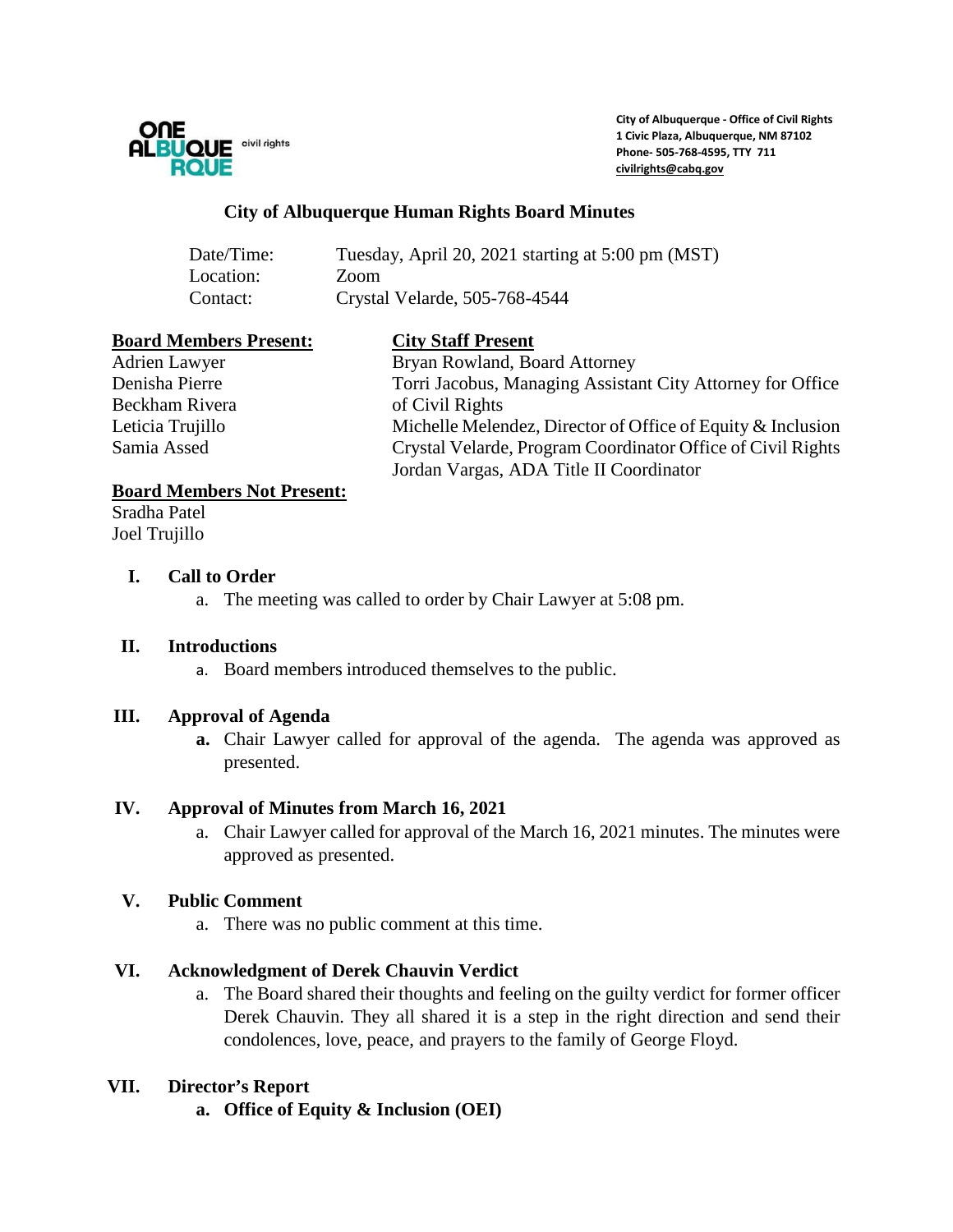- i. OEI is working with organizations like the Black New Mexico Movement and others. There is a huge outpouring of support for black lives.
	- 1. There was a White Lives Matter event. One person showed up and was cited for having a rifle.
- ii. OEI has hired Nichole Rogers as the African American Affairs Liaison. She is scheduled to start on Monday, April 26, 2021. There will also be a press release to introduce Ms. Rogers in her new role with the city. Ms. Rogers has already started working with community members to plan the Juneteenth events for this summer.
- iii. Councilor Sena hosted a rally for Anti-Hate against Asian American and Pacific Islander communities. There were over 150 people in attendance. Councilor Sena has also introduced legislation that denounces Anti-Asian and Pacific Islander hate crimes and calls on our city to do more. May is also Asian American Heritage Month.
- iv. The city's Emergency Operations Center will be working with the Department of Health (DOH). The DOH provided a mobile vaccination clinic for COVID vaccines. The Emergency Operations Center will assist in identifying locations to places the mobile clinic. The mobile clinic will be available for people who are unable to access the internet and register for their COVID vaccine. The mobile clinic is available for walk-ups from 12- 7 pm. OEI is also assisting in language access and has translated outreach materials into Vietnamese, Swahili, Dari, and Arabic.
- v. OEI is currently looking to fill the Immigrant and Refugee Affairs Coordinator position. Ms. Melendez stated it was urgent to fill this position as the city is getting ready to start receiving asylum seekers from the southern border again. The Biden administration will be making emergency funds available to cities and nonprofits in assisting asylum seekers.
- vi. OEI applied for a \$4 million federal grant for COVID health literacy to fund eight community-based organizations and community clinics to provide health education in multiple languages.

# **b. Office of Civil Rights (OCR)**

- i. A report was sent out prior to the meeting for the members to review. It included statistics for the period of March 13, 2021, to April 16, 2021, as well as events planned by the office.
- ii. OCR has handled 29 new matters since our last meeting. The types of discrimination are as follows:
	- 1. Public accommodation 8 matters
	- 2. Employment 5 matters
	- 3. Housing 10 matters
	- 4. Other 6 matters
- iii. OCR provided updates on 2 pending complaints and 1 planned complaint.
- iv. Outreach included: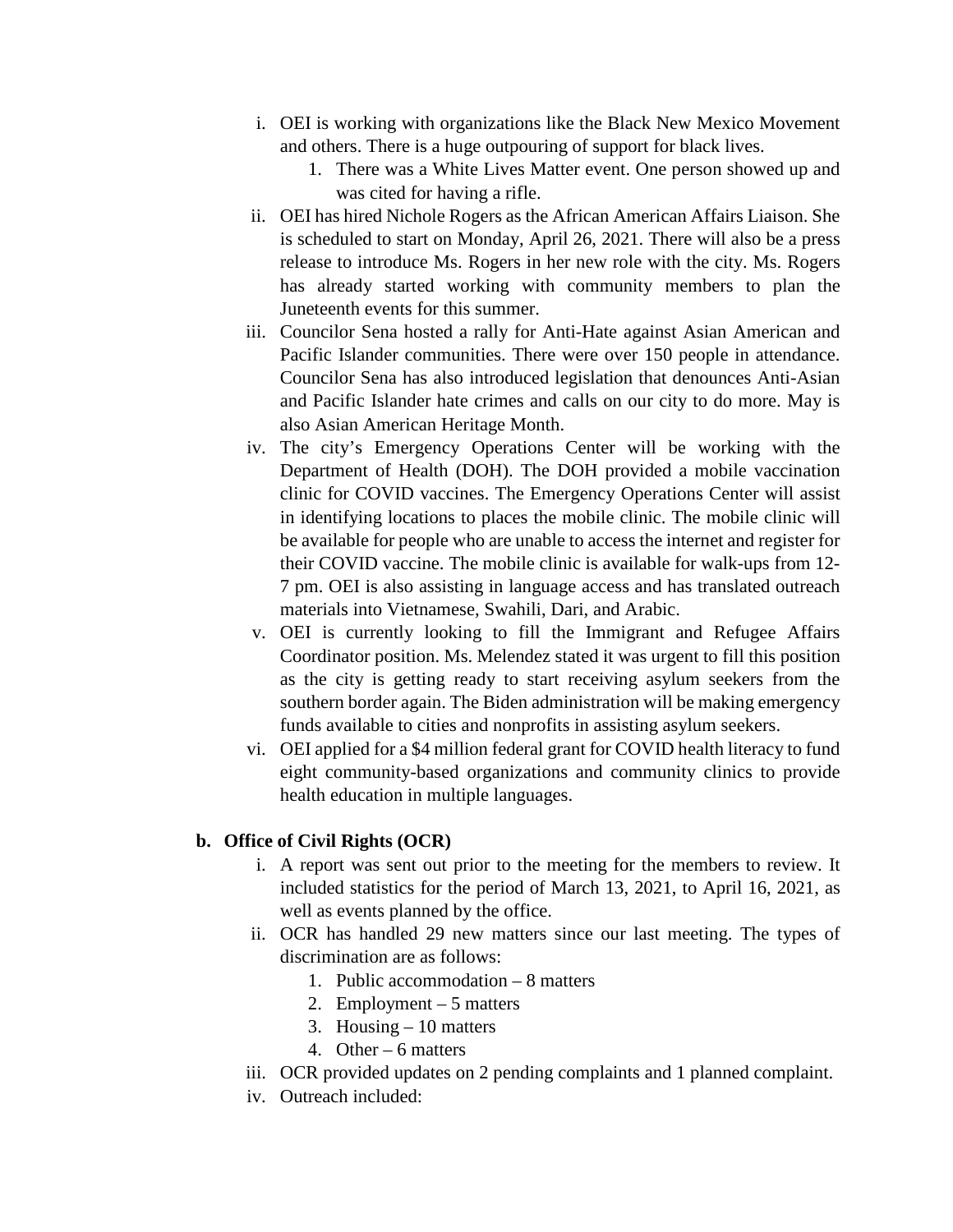- 1. 3/23/2021 Panel discussion hosted by the NM Women's March on the State of Black Women.
- 2. 3/24/2021 Presentation at UNM-SOL in the Gender Identity, Sexual Orientation, and the Law seminar about intersectionality and effective LGBTQ+ civil rights advocacy
- 3. 3/29/2021- Women's History Month Panel (Women of Color: Redefining New Mexico) sponsored by OCR and the NM Black Lawyers Association.
- 4. 3/29/2021 Presentation/discussion with Indivisible Nob Hill
- 5. 3/31/2021 Presentation to West Mesa High School students with P. Haidle.
- 6. 4/7/2021 Lunch Dialogue with OEI on Government Action in Housing Discrimination/Segregation
- 7. 4/9/2021 Served on a panel discussion with OEI for the Hispano Chamber of Commerce.
- 8. 4/12/2021 Fair Housing Training sponsored by OCR and the NM Black Lawyers Association.
- v. Upcoming outreach:
	- 1. TBD CROWN Act discussion with the NMLGBTQ Bar Association.
- vi. OCR announcements:
	- 1. The Governor signed both the House Bill and the Senate Bill regarding non-discrimination and hair.

# **VIII. Administrative Matters**

- a. Discussion regarding HRB staff and budget.
	- i. Members discussed having a staff member and a budget for the Board. Members also discussed providing a survey to the community. The survey would inform the Board on what the public would like them to work on. Once they have the survey results, they can determine if a staff member is needed or if they can accomplish the proposed goals on their own as a Board.
		- 1. Vice-Chair Rivera moved to approve a sub-committee to create the survey. The motion was seconded by Member Pierre. However, the motion was not voted on.
		- 2. Chair Lawyer moved to approve Members Assed, Pierre, and Trujillo as the sub-committee members. Vice-Chair Rivera seconded the motion. There was no objection and the motion passed unanimously.
		- 3. Member Trujillo moved to hold a special meeting on Wednesday, April 28<sup>th</sup> at 4:30 pm. The motion was seconded by Chair Lawyer. There was no objection and the motion passed unanimously.
- b. Vote on Vice-Chair
	- i. Chair Lawyer moved to appoint Member Rivera as Vice-Chair. Member Pierre seconded the motion. Chair Lawyer called for a roll call vote.